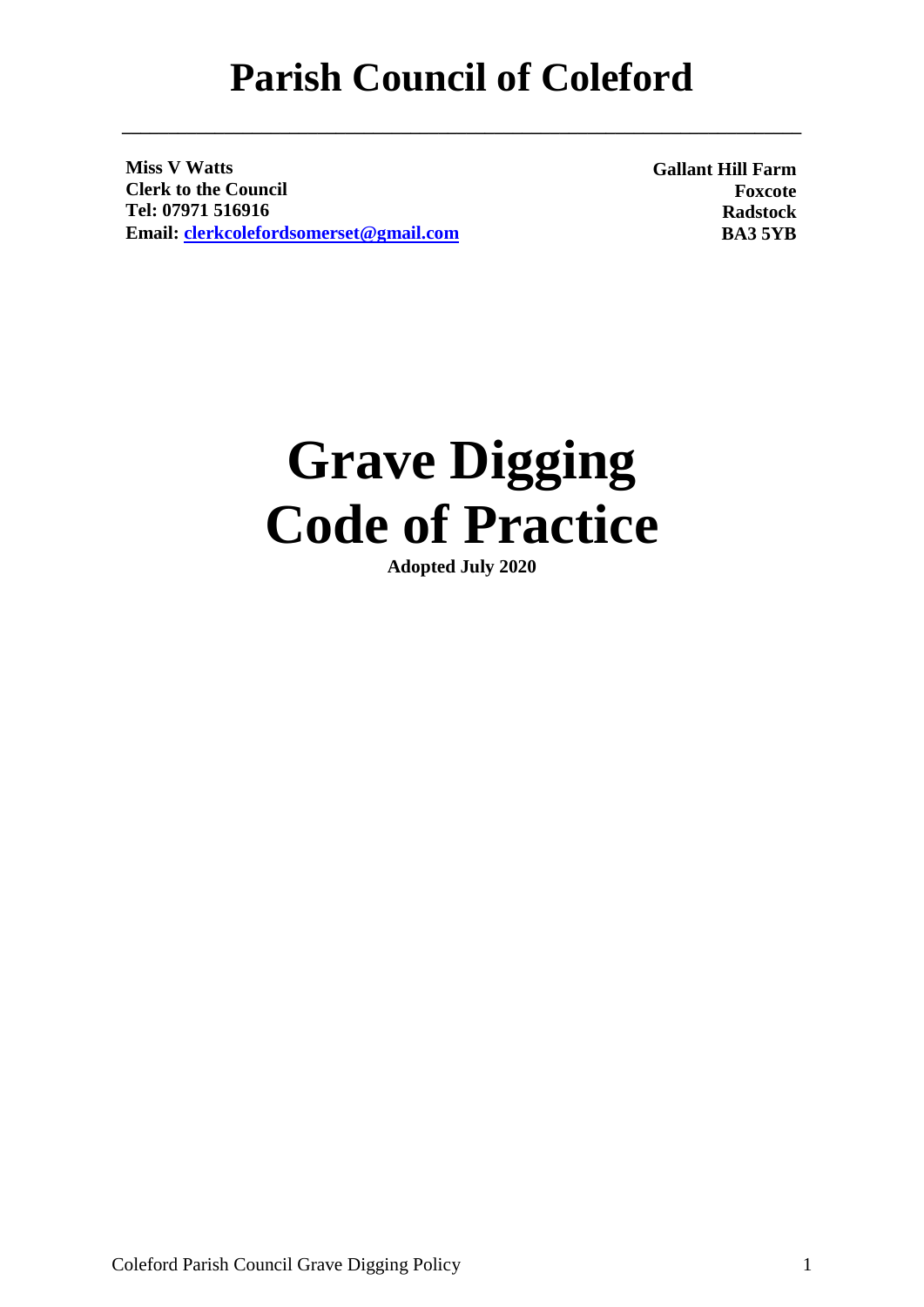# **Grave Digging Code of Practice**

# **Contents**

| <b>Section</b> | <b>Contents</b>                                |
|----------------|------------------------------------------------|
|                |                                                |
| 1              | The Policy                                     |
| $\overline{2}$ | <b>Grave Digging</b>                           |
| 3              | Pre Excavation Preparation                     |
| $\overline{4}$ | <b>Excavation and Ground Support</b>           |
| 5              | Preparation for Interment                      |
| 6              | Backfilling                                    |
| 7              | Funeral Directors,                             |
| 8              | Contractors and others working in the Cemetery |
| 9              | <b>Appointed Gravedigger</b>                   |
|                |                                                |
|                |                                                |
| Appendix 1     | <b>Risk Assessment</b>                         |
|                |                                                |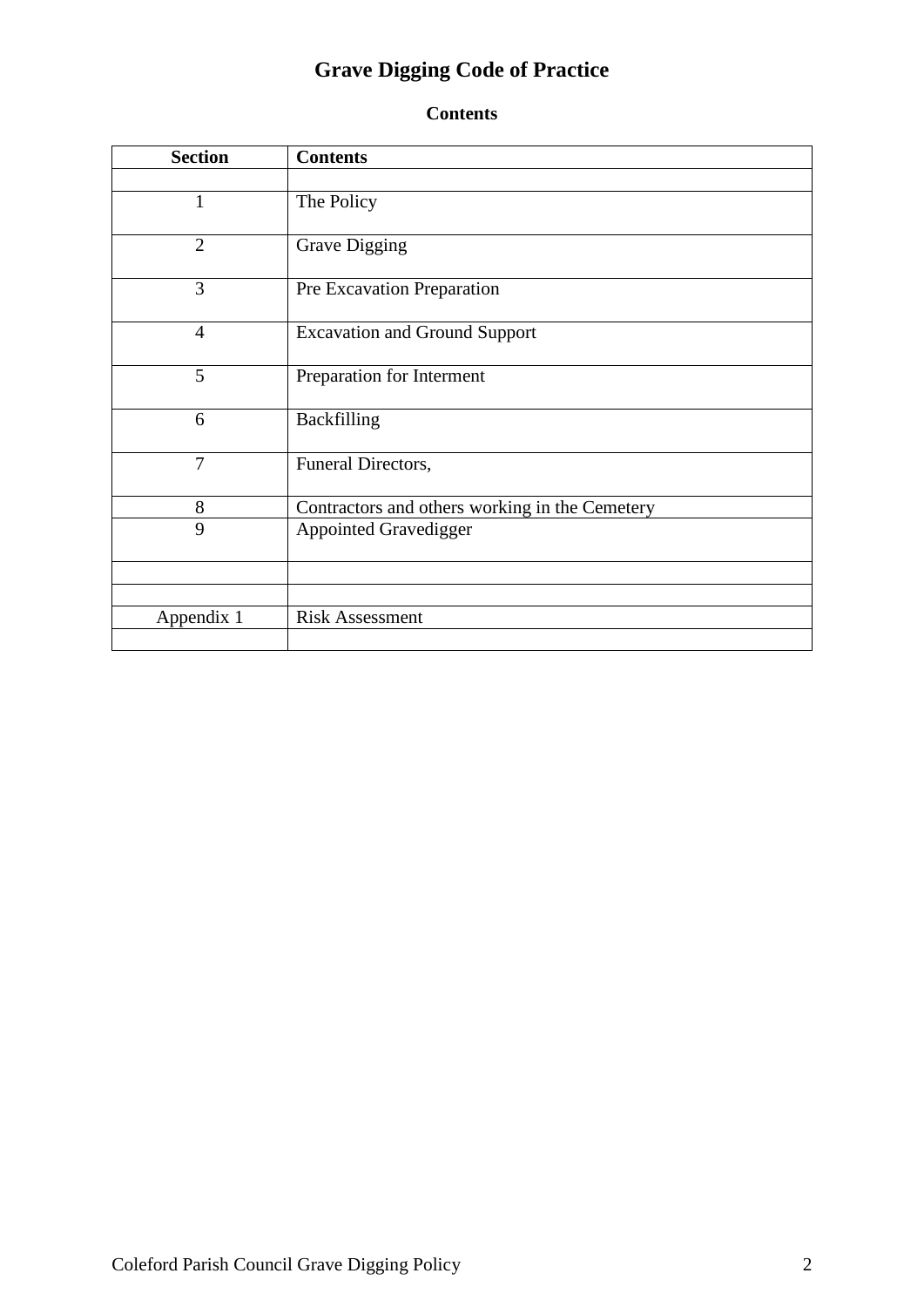## **1. The Policy**

It is Coleford Parish Council's policy to ensure a high standard of grave digging whilst maintaining safety and dignity at all times throughout the process. This extends beyond the day of interment to the weeks and months afterwards when the soil is settling to ensure that all graves are maintained to the highest standard.

#### **2. Grave Digging – General Requirements**

Grave digging is only to be undertaken by an experienced contractor approved by Coleford Parish Council. The grave digging contractor must ensure that everyone engaged in grave digging is qualified and competent to undertake the work.

Appropriate safety footwear must be worn at all times.

A hard hat must be worn when working in an excavation.

Eye and hearing protection must be worn when appropriate based on a risk assessment of the activities being undertaken.

Any grave that is left unattended for whatever reason must be completely boarded over or barriers erected in such a manner as to prevent any person falling into the grave.

Entry and egress from a grave must be by ladder. On **No-account** must a gravedigger climb out of a grave by treading on any part of the shoring. A ladder must remain in place whenever an operative is working in a grave in order to maintain an emergency exit.

All finished graves should be prepared using imitation grass matting. The matting will be laid out neatly on staging leaving no folds or gaps which may cause Funeral Director, members of the Clergy, mourners or member of staff to trip. Walk boards/staging must be laid along the length of the grave and supported at each end and must be capable of carrying the weight of the Pall Bearers and Coffin.

All graves must be dug centrally within the allocated grave location and to the exact dimensions as agreed with the Parish Clerk . Due account must be taken of the proximity of existing graves as there is an increased the risk of collapse, as the intervening wall of undug soil on one side will be of reduced thickness.

Any nearby/adjacent memorials which pose a hazard to the grave digger must be temporarily moved to a safe distance from the grave to be excavated and replaced immediately following the interment. If memorials need to be moved the Parish Clerk must be informed before any disturbance made and if possible the owners of the memorial will be contacted and advised that this is necessary to reduce the risk to the grave digger and also protect their particular memorial from damage should the grave being prepared collapse and their memorial fall.

Any foul odours encountered should be reported immediately to the Parish Clerk

A second person is to be in attendance whenever work is being carried out in an excavation of depth greater than 3' (0.91m).

All tools and equipment required to complete each grave must be available nearby before digging commences.

All excavation shall be shored up using proprietary equipment design for the purpose and the equipment used in accordance with the manufacturer instructions..

Shoring equipment should be inspected before each use and serviced by a qualified person, as necessary.

DEFECTIVE UNITS MUST NOT BE USED**.**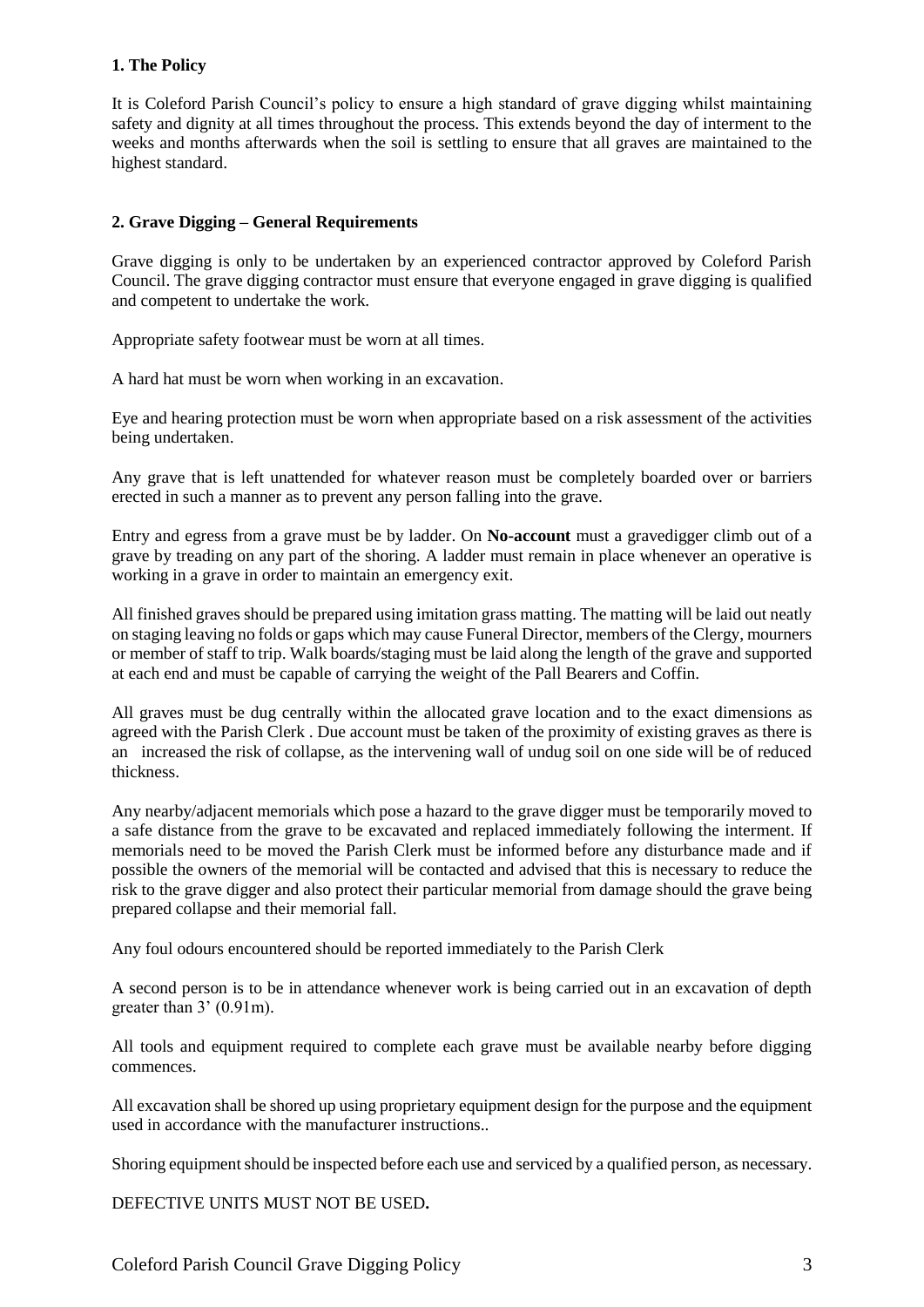Lowering webbings and putlogs must be inspected prior to each burial to ensure that no deterioration has occurred and that they are capable of taking the weight of the coffin. Frayed webbings should not be used.

## **3. Pre-Excavation Preparation**

#### **3.1.1 General**

It is extremely important that grave diggers follow the advice contained within this Code and ensure a safe working environment for all Cemetery operatives/visitors when excavating a grave, including themselves. It is important that grave diggers are experienced/trained to be able to safely assess the working site, including memorials, assess the risk, record the assessment accurately, follow an approved reporting process and understand the range of options available for making the area safe for all who will use it.

#### **3.1.2 Risk Assessment**

Risk assessment is central to ensuring a safe working environment. Grave digging within the burial ground should be covered by a suitable risk assessment and safe system of work as identified in appendix 1 of this Code. When assessing the hazards on a potential excavation site a number of decisions need to be made based on sound risk assessment principles:

What areas of the burial process need to be considered during site preparation – Consideration should be given to the range of hazards that may exist around the excavation area. Consideration should be given to activities that will subsequently take place:

- 1. Safe and easy access for operatives and equipment
- 2. Safe access for persons attending and officiating at the burial service
- 3. The health and safety of operatives during the excavation process
- 4. The health and safety of Cemetery visitors

*What range of hazards exist in the area surrounding the grave to be excavated*? *–* When considering the safety of the site before, after and during excavation work the following bust be considered:

- 1. Ground conditions proper consideration of the ground conditions surrounding the grave and on the route to the graveside should be taken account of with particular care to be taken when areas contain multiple trip hazards. Safe route, proper footwear and care in unstable or wet/slippery conditions should be emphasised in risk assessment for this work
- 2. Memorials memorials present specific hazards and must be dealt with according to the Guidance produced by the Institute of Cemetery and Crematorium Management (ICCM) and Society of Local Council Clerks (SLCC).
- 3. Correct positioning and marking out of grave this is essential as reduced midfeathers in otherwise stable conditions can create a false impression of safe excavation conditions.
- 4. Protection of excavation
- 5. Vegetation proper consideration should be given to the effect of any evasive vegetation or work being carried out around trees that have low branches or unsafe branches.
- 6. Undermining of nearby structures –

The above risk assessment information is for guidance purposes only, lists are not to be considered allinclusive but indicative of the types of risks that should be considered. Further guidance should be sought from the Parish Clerk who is responsible for health and safety for the Coleford Parish Council as the Burial Authority.

#### **3.2 Locating Graves – Measuring and Marking**

All graves to be excavated should be located and identified on the statutory grave plan. The location is to be agreed advance with the Parish Clerk.

All graves must be dug centrally within their respective grave spaces for the following reasons: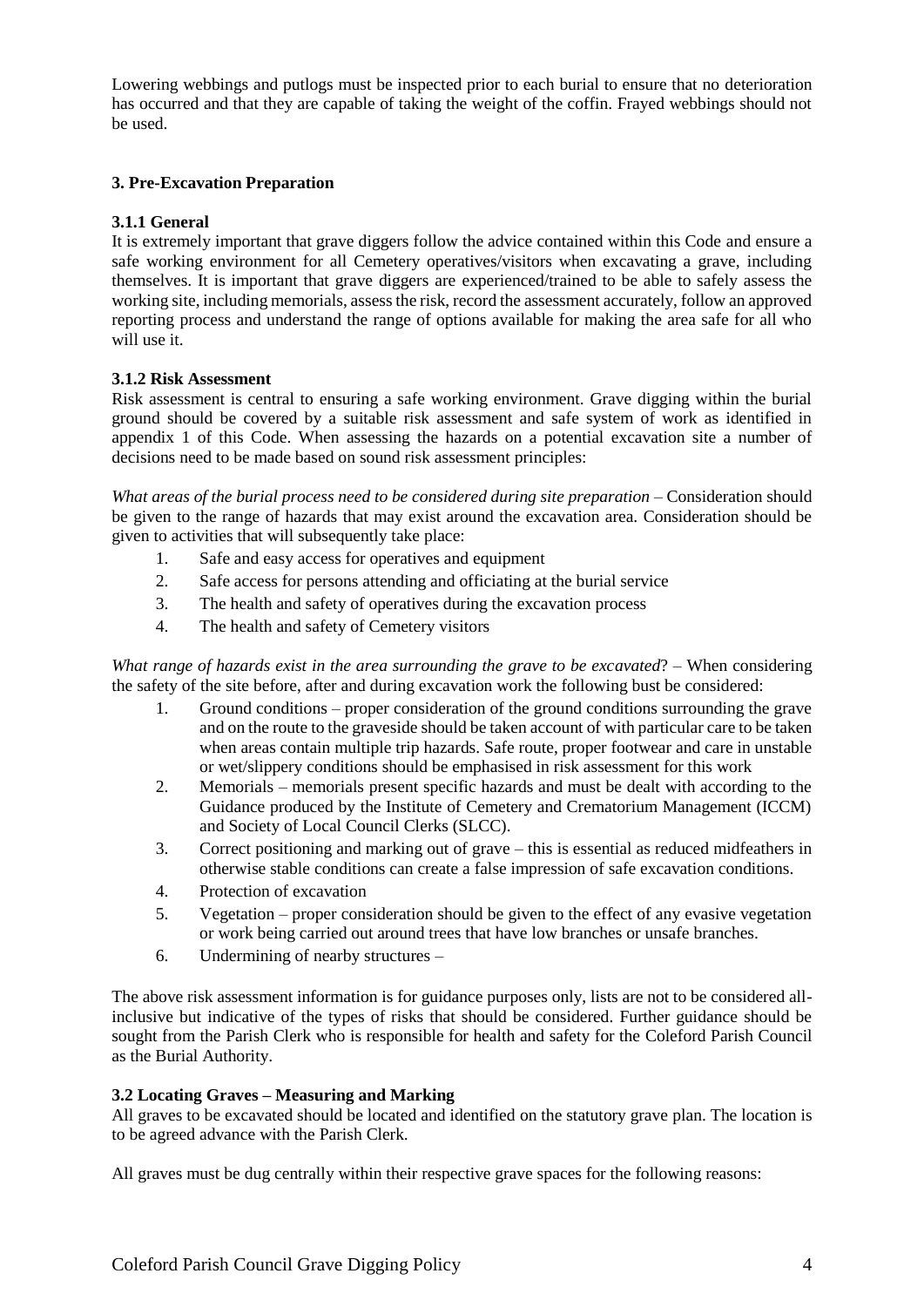- 1. If grave is not dug centrally within its respective grave space one of the walls separating the adjacent grave will be of a narrower width and will increase the risk of collapse of that side of the grave.
- 2. When reopening a grave that was previously dug out of centre the risk of collapse is increased.
- 3. When a memorial is erected centrally on a grave that was dug out of centre the risk of the memorial subsiding and tilting is increased which in turn increases the risk of the memorial becoming unstable and a danger in its own right.

#### **3.3 Walk boards/Work Platform**

| <b>Hazard</b>                                | <b>Type of Harm</b>                                                                        | <b>Frequency</b><br><b>Rating</b> | <b>Severity</b><br><b>Rating</b> | <b>Risk</b><br>Rating |
|----------------------------------------------|--------------------------------------------------------------------------------------------|-----------------------------------|----------------------------------|-----------------------|
| Unprotected<br>grave<br>edges                | Impact injuries from fall                                                                  |                                   |                                  | 9                     |
| Insecure soil box                            | Crushing/Trapping                                                                          | 3                                 | 3                                | $\mathbf Q$           |
| Material falling from<br>soil box into grave | Impact injuries                                                                            | 3                                 | 3                                | 9                     |
| Unstable Walk boards                         | Impact injuries from fall                                                                  | 3                                 | 3                                | 9                     |
| Soil box too close to<br>edge of grave       | Impact from fall of soil/stones<br>etc into grave. Trapping/crushing<br>in collapsed grave | 3                                 | 4                                | 12                    |

## **Hazard Checklist and Risk Assessment ( see appendix 1)**

#### **3.3.1 Walk boards**

Walk boards must be placed along each side of the grave to be dug that are supported on boards placed across the head and foot ends of the grave. This action will spread the weight of operatives and prevent falls due to crumbling surface edges.

Walk boards should remain in place for the whole of the burial process, i.e. placed before excavation commences and not removed until after backfilling is completed.

#### **3.3.2 Work Platform**

A work platform can be provided by replacing the head and foot boards with boards of 6'6" (1.95m) in length. This action will enable two more boards to be laid along the length of one side of the grave to create a platform 4' (1.22m) wide.

# **3.4 Soil Box**

A Soil Box (soil tidy) should ideally be erected to contain the excavated material. This structure must be securely erected so that pressure from the soil inside does not cause it to collapse. The use of a soil box will assist with protection of nearby memorials and turf and is recommended best practice.

The soil box should be situated no closer than 2' (0.61m) from the edge of the excavation so as to reduce pressure near to the edges of the grave and therefore reduce the risk of collapse. Consideration should be given to increasing the distance of the box from the edge of the grave where unfavourable ground conditions exist.

The soil in the box should be sloped (battered) away from the grave so as to reduce the weight at the side nearest to the grave. A front board can be placed across the front of the box to stop soil, stones, etc from rolling off the soil stack and onto any operative who may be working in the grave.

It is advisable to estimate and remove excess soil from the grave (i.e. soil that would remain after backfilling is completed) before the soil box is used. This action will keep the amount of soil placed in the box to a minimum and will reduce pressure within the box and subsequently the risk of the box collapsing.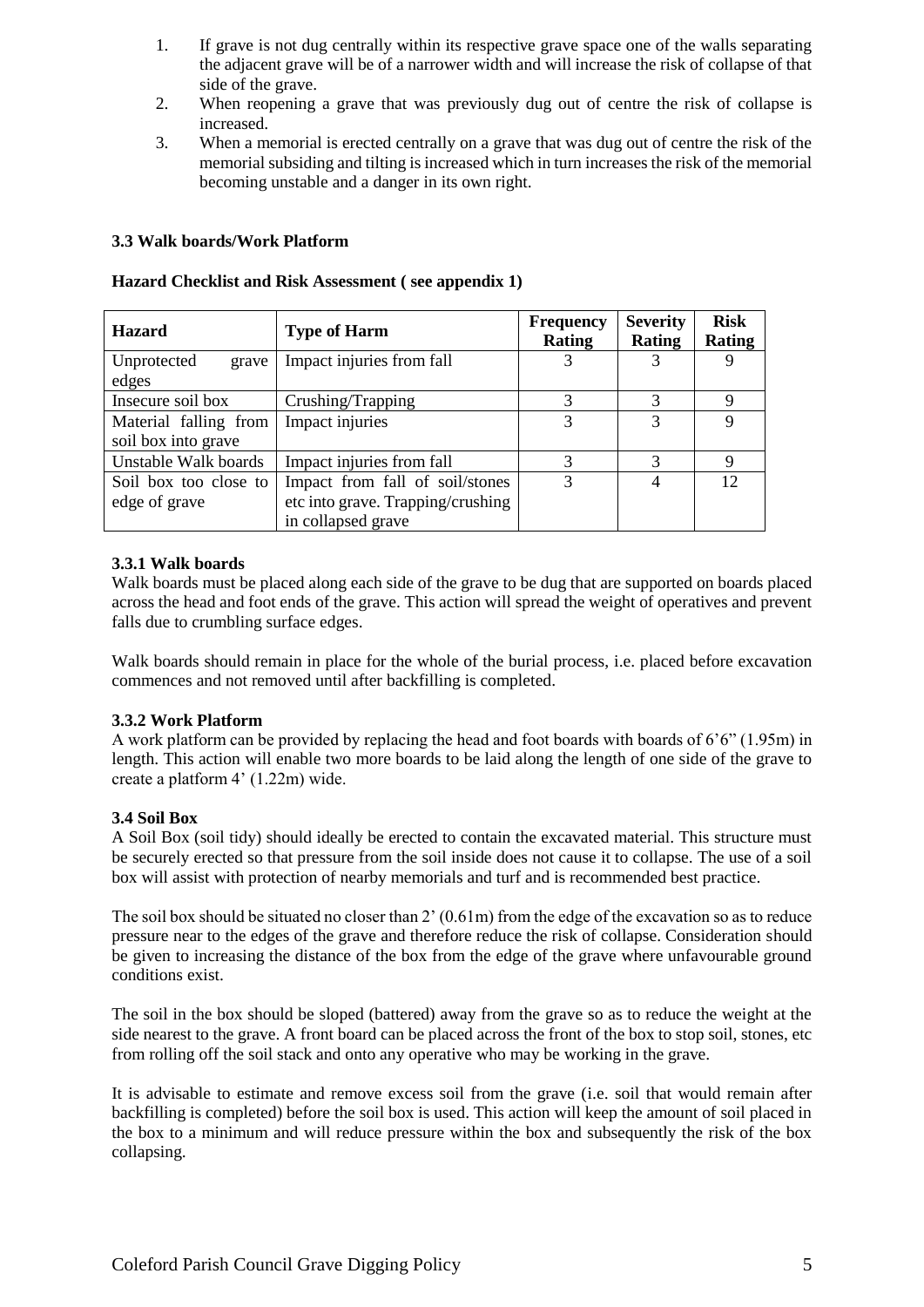#### **4. Excavation and Ground Support**

#### **4.1 Preliminaries and Preparation**

All tools and equipment required to complete the excavation process must be available at close proximity to the grave to be excavated before digging commences.

#### **4.2 Machine Excavation**

| <b>Hazard</b>                                            | <b>Type of Harm</b> | <b>Frequency</b><br><b>Rating</b> | <b>Severity</b><br><b>Rating</b> | <b>Risk</b><br>Rating |
|----------------------------------------------------------|---------------------|-----------------------------------|----------------------------------|-----------------------|
| Weight of machine on ground<br>causing collapse of grave | Crushing/Trapping   |                                   | 4                                | 12                    |
| Vibration of machine causing<br>collapse of grave        | Crushing/Trapping   |                                   | 4                                | 12                    |
| Impact with moving boom                                  | Impact injuries     |                                   | 4                                | 12                    |
| Impact with moving machine                               | Impact injuries     |                                   | 4                                | 12                    |
| Fumes entering grave                                     | Asphyxiation        |                                   |                                  | 12                    |
| Noise from machine                                       | Tinnitus/deafness   |                                   | 3                                | 6                     |

#### **Hazard Checklist and Risk Assessment ( see appendix 1)**

Only authorised trained persons should be permitted to operate grave digging machines.

The machine operator must ensure that no person stands within the area of the radius of the machine boom or bucket.

When moving a digging machine within the Cemetery the driver must exercise caution and treat the roads and grounds with respect.

When a machine is not in use, it must be parked on hard ground in such a manner that it does not cause an obstruction to traffic or pedestrians. When parked, the boom must be lowered with the bucket resting on solid ground. The ignition key must be removed. The blade on tracked machines must be in the down position whenever the vehicle is parked.

The machine operator must ensure that the machine is safely manoeuvred into the digging position. Legs/stabilisers must be correctly positioned as far away as is practicable from the grave to be excavated. Placing stabilisers on purpose built bearers can spread the weight of the machine.

The blade on a tracked machine must be in the down position at all times when digging is in progress.

The operator must ensure that the machine is level before digging commences so as to ensure that the sides of the grave are vertical.

It is possible that exhaust fumes from the engine can collect in the bottom of the grave. Where possible the machine should be positioned downwind of the excavation to reduce the risk of this occurring. The risk is increased on days when there is no breeze.

Care must be taken when excavating a grave whilst shoring is in place so as to avoid striking any part of the shoring equipment with the machine bucket.

Digging machines must be operated in accordance with manufacturer's instructions. Machines should be regularly serviced by a qualified person.

Machine operators should be trained to carry out pre-start checks and routine maintenance.

#### **4.3 Hand Excavation**

Shoring must be incorporated as digging proceeds and must support the full depth of the grave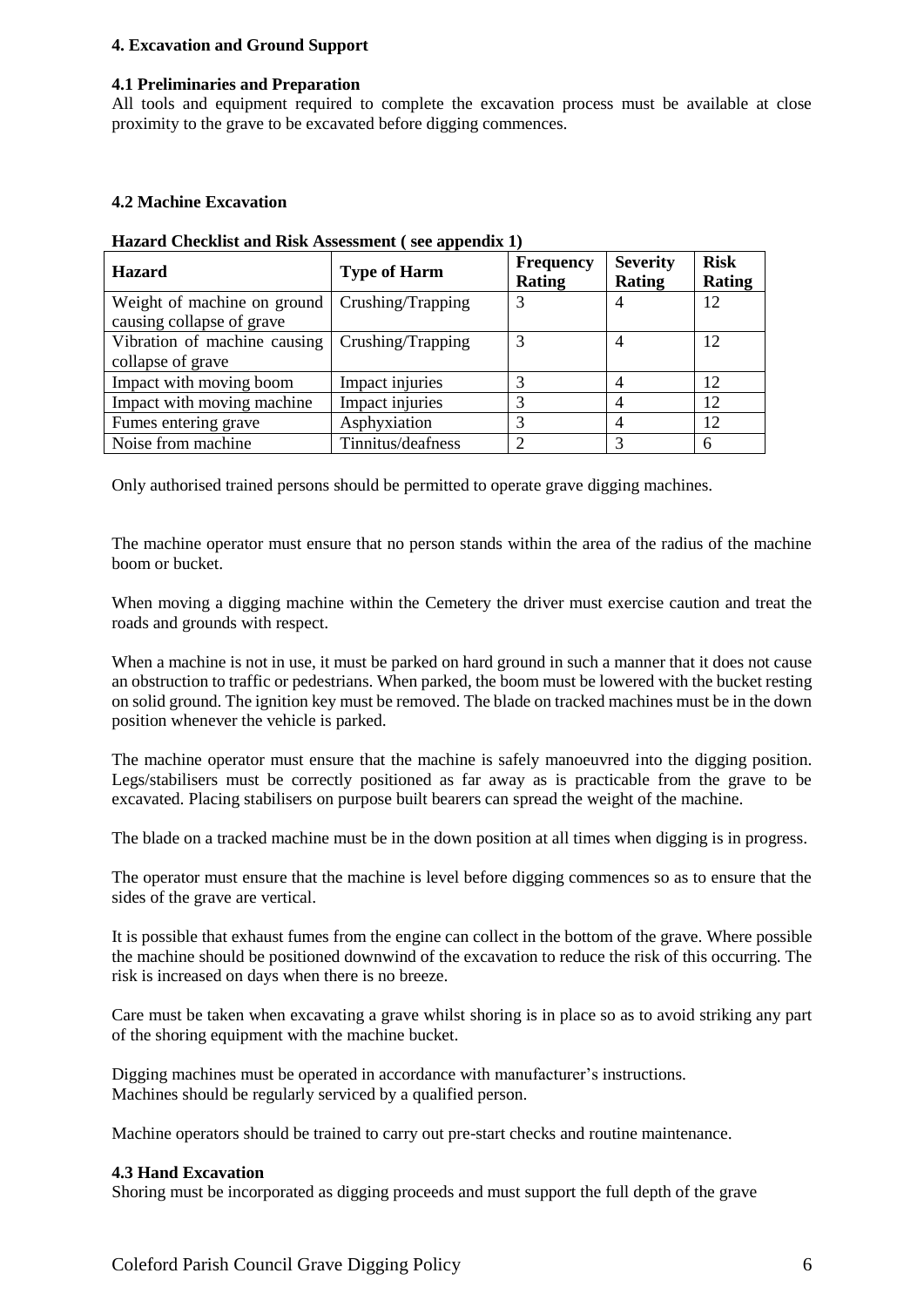On completion of each excavation the gravedigger must ensure that the sides and ends of the grave are vertical and that the bottom of the grave is level. Shoring units must be level.

#### **4.4 Dealing with Ground Water**

Should water collect in a grave it should be removed prior to the interment. Ideally a motorised pump should be used, as this action will not require a gravedigger to enter the grave. The hose from the pump can be lowered into the grave from surface level.

When conditions indicate that water may collect in a grave a sump pit can be dug in the bottom of the grave towards one end.



The hose from the pump can be placed in the sump pit and as water is pumped out of the pit the remaining water in the grave will be drawn towards the pit thus leaving the greater part of the bottom of the grave dry.

When hand digging a sump pit can be kept open at one end with the gravedigger working away from it. This action will assist in reducing the amount of mud created on the bottom of the grave.

When machine digging a sump pit can be dug when final hand levelling off the bottom of the grave is carried out.

Should water be removed from a grave using a petrol driven pump no gravedigger should be working in the grave while the pump is running as exhaust fumes may enter the grave and collect at the bottom. (Exhaust fumes are heaving than air). Ideally the pump should be positioned as far away from the grave as possible and positioned down wind.

Water removed from a grave should ideally be pumped into the nearest soak away or sewer. Should foul odours be encountered the Parish Clerk must be informed immediately. Phenolic disinfectant should be used if required.

[Attention is drawn to the Local Authorities Cemeteries Order 1977 which states "no person ….. shall remove therefrom any soil which is offensive" (Part 1 of Schedule 2).]

#### **4.5 Dumper Trucks**

Dumper trucks should be regularly serviced and maintained by a suitably qualified person.

The driver must carry out daily pre-start checks and report any faults however minor in order to prevent such faults worsening and becoming hazards. The employer and driver have legal obligations to ensure that a dumper truck is not only safe to use under health and safety legislation but complies with other statutory provisions in relation to road worthiness i.e. lights, tyres, road fund licence if used on public highway etc.

The driver must ensure that the dumper truck is not overloaded in terms of weight as this can dramatically affect the handling/steering of the truck.

Load should not be so high as to obstruct the all-round view of the driver.

Coleford Parish Council Grave Digging Policy 7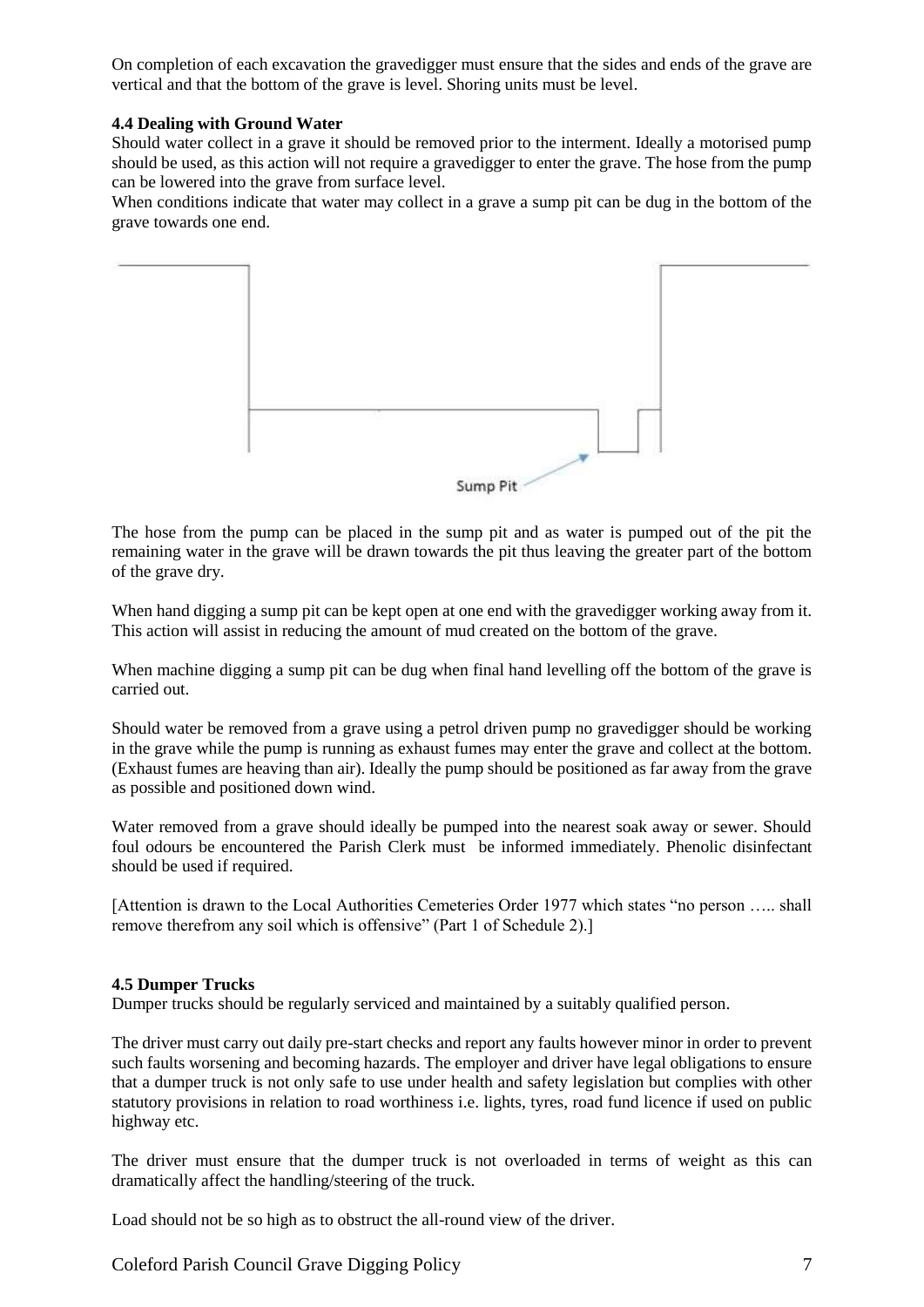Within the Cemetery the driver must exercise caution and treat the roads and grounds with respect and adhere to the appropriate speed limit when driving on the public highway. The driver must hold the appropriate licence.

When a dumper is being used to remove excess spoil from a grave great care must be taken when manoeuvring into place. The dumper should be stopped as far away as is practicable from the grave so as to minimise the risk of collapse of the grave caused by the weight or vibration of the machine.

No person should be working in a grave when a dumper is being manoeuvred into position, being filled with soil or being driven away.

A stop block can be placed at a pre-determined distance from the excavation to prevent the dumper truck from being driving too close. The stop block will reduce the risk of accident should a driver error/misjudgement occur or if the breaks fail.



#### **5. Preparation for Interment**

#### **Hazard Checklist and Risk Assessment ( see appendix 1)**

| <b>Hazard</b>        | <b>Type of Harm</b>               | <b>Frequency</b> | <b>Severity</b> | <b>Risk</b>   |
|----------------------|-----------------------------------|------------------|-----------------|---------------|
|                      |                                   | <b>Rating</b>    | Rating          | <b>Rating</b> |
| Limited access       | Impact injuries from Trip/Fall    | 3                | 3               | 9             |
| walk<br>Unstable     | C C                               | 3                | 3               | 9             |
| boards               |                                   |                  |                 |               |
| Folded or torn grass | C C                               | 3                | 3               | 9             |
| matting              |                                   |                  |                 |               |
| webbing<br>Frayed    | Back/muscle strain. Injuries from | $\perp$ 3        | 3               | 9             |
| breaking             | falling                           |                  |                 |               |
| nearby<br>Insecure   | Injuries from Crushing/Trapping   | 3                | $\overline{4}$  | 12            |
| memorials            |                                   |                  |                 |               |

Prior to preparing/dressing the grave the surrounding area should be examined to ensure as far as is reasonably practicable a safe, unobstructed access for Funeral Directors staff, clergy and mourners.

Any trip hazards that may be present must be removed.

Walk boards must be checked for stability with adjustments made as required. Unstable walk boards may cause a pall bearer(s) to fall whilst placing a coffin onto putlogs.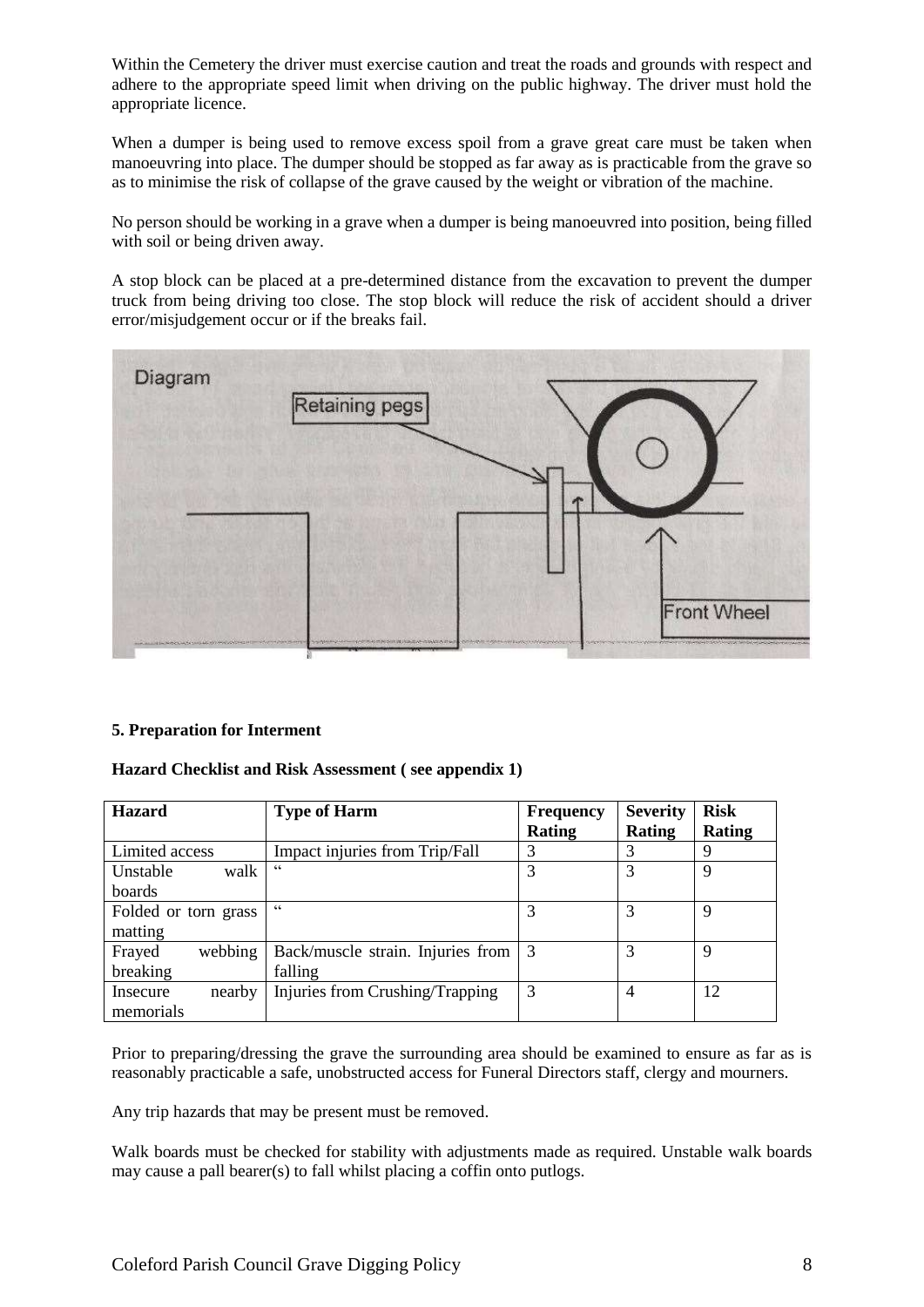

Care must be taken to avoid trip hazards caused by folds in the matting. Torn or holed matting must not be used.



Two putlogs should be placed across the grave onto which the coffin may be placed prior to the committal. Putlogs should be 4'6" X 4" (1.37m x 102mm x 102mm) and of good quality knot free planed timber.

The distance between the putlogs should be no less than 3'6" (1.07m).

Two lowering webbings are placed as shown in the diagram. Care must be taken to ensure that sufficient webbing is placed on either side of the grave to enable each pallbearer to lower the coffin to the bottom of the grave.

Webbings should be checked for signs of deterioration or fraying before each burial service. Frayed or damaged webbings must not be used and should be cut down to prevent use by any other person.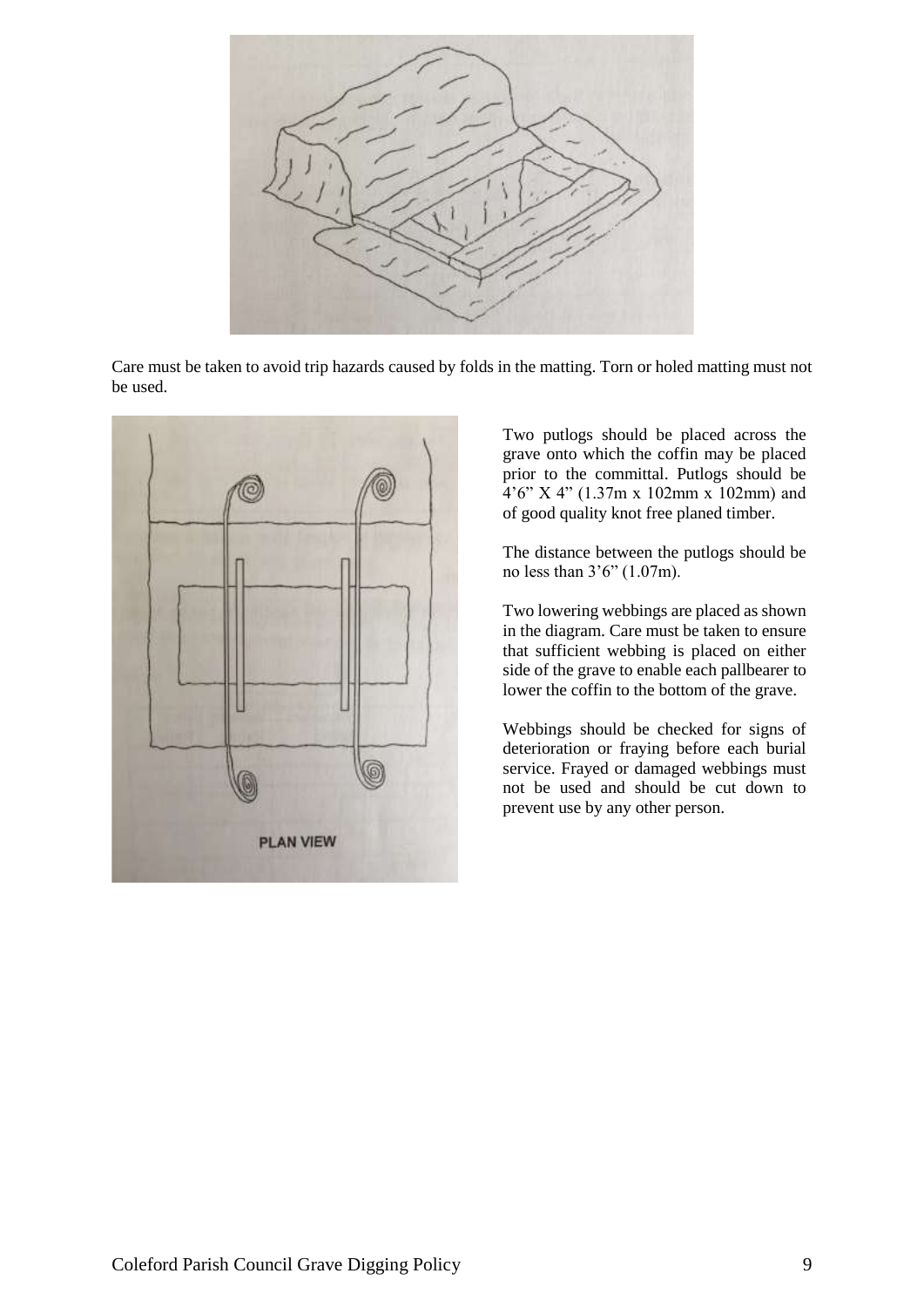

In some instances there may be insufficient space to the side of the grave for the pallbearers to safely carry the coffin and place it on putlogs directly over the grave.

A safer method for this situation is to place a board at either the foot or head end of the grave covered with grass matting on which to place the coffin. Two putlogs are placed across the board so that the coffin can be rested down with no risk of pallbearers trapping fingers. The lowering webbings are also placed across the board.

At the appropriate time during the committal service the pallbearers can lift the coffin using the webbings and walk along the walk boards and safely lower the coffin into the grave

#### **6. Backfilling**

#### **6.1. General Requirements and Considerations**

Backfilling should commence immediately after all mourners have left the cemetery and be completed fully on the same working day.

Webbings and grass mats must be removed before backfilling commences.

Walk boards should be left in place during the whole of the backfilling procedure so as to prevent persons walking on any unprotected grave edge.

In order to reduce later subsidence and settlement of the grave, all backfill materials (including the material placed between the liners or vaults and sides of opened graves), shall be tamped and compacted in layers not to exceed 150mm in depth so that a compacted density of 90 percent shall result, using soil free from large lumps. **The grave is to be finished with a tidy mound of soil, covered with saved (and if necessary, imported) turfs to leave an immaculate finish.** The importance of this action cannot be stressed highly enough as the reduction of instances where the bereaved may be confronted with sunken graves is imperative. It will also subsequently reduce the risk of the memorial tilting and thereby becoming unstable.

Monitoring of the condition of the backfilled grave is to be carried out weekly within the first month and thereafter at regular intervals (at least monthly). Remedial work must be undertaken immediately if there is soil settlement leading to an untidy, uneven or sunken surface and/or if the turves show signs of drought or die-back. The responsibility for monitoring and maintenance rests with the grave digger.

#### **7. Funeral Directors**

Whilst the Parish Council and the Funeral Director will combine to serve the same client it is important to also combine in the interest of health and safety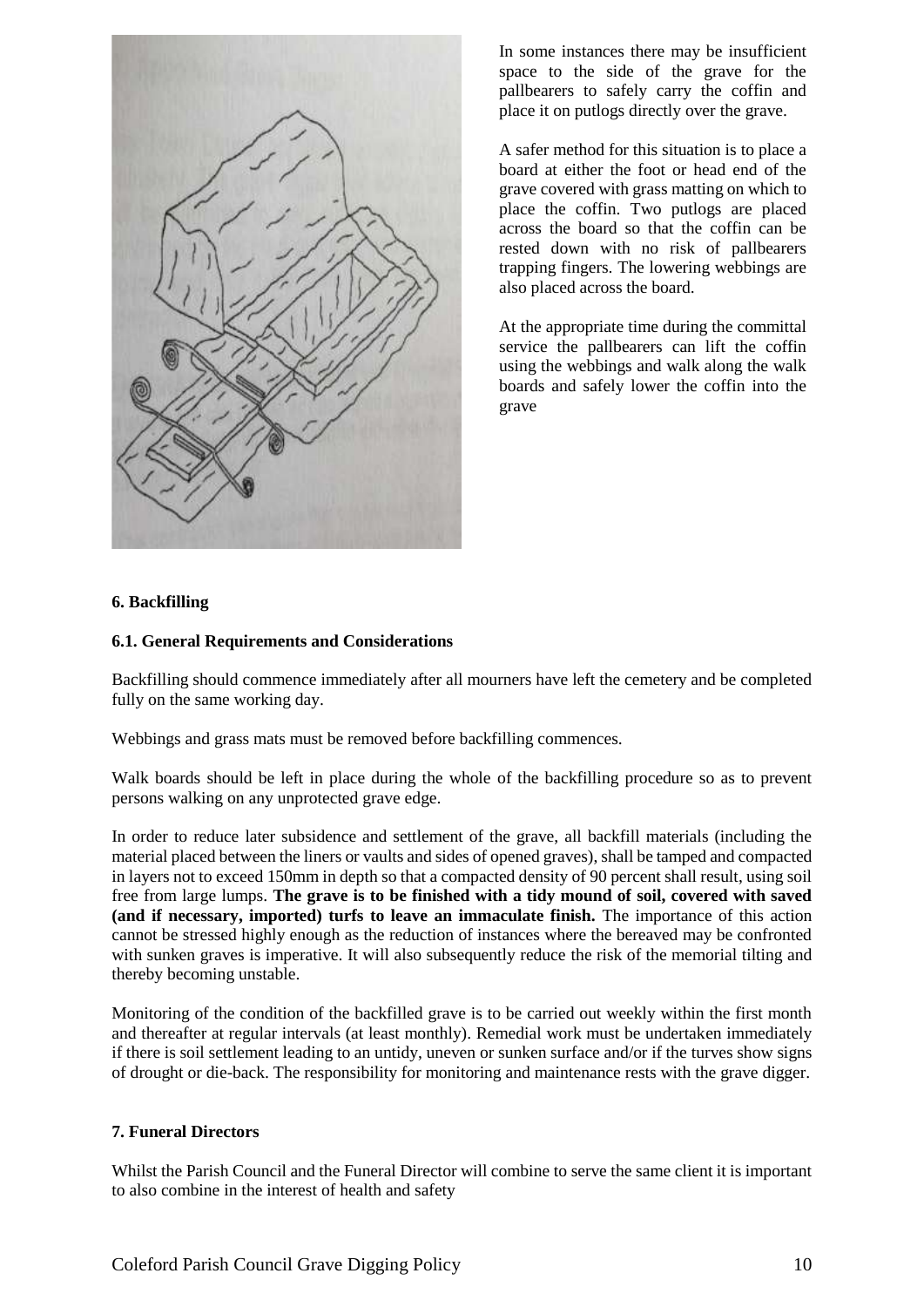Funeral Directors may be requested to provide their risk assessments, safe systems or work and staff training information together with a copy of their public liability insurance certificates.

#### **8. Contractors and others working in the Cemetery**

All contractors working in Coleford Cemetery must comply with all legislative requirements and provide copies of policies, risk assessments, safe systems of work, staff training records, COSHH assessments, insurance certificates etc *prior to undertaking any work on site*.

As Coleford Parish Council is owner and occupier of the Cemetery it has ultimate duty of care under health and safety legislation and must therefore set the standards required and closely monitor activities of contractors so as to ensure compliance.

#### **9. Appointed Grave Digger**

The grave digging contractor is to be employed by the organization arranging the funeral using a contractor approved by Coleford Parish Council. ( see Coleford Parish Council Cemetery Policy).

The grave digging contractor and employer shall follow the guidance given in this Code of Practise and all relevant Health and Safety at Work regulations.

It is recommended that grave digging contractor operatives receive training under the Cemetery Operatives Training Scheme administered by the Institute of Cemetery & Crematorium Management IMMC).